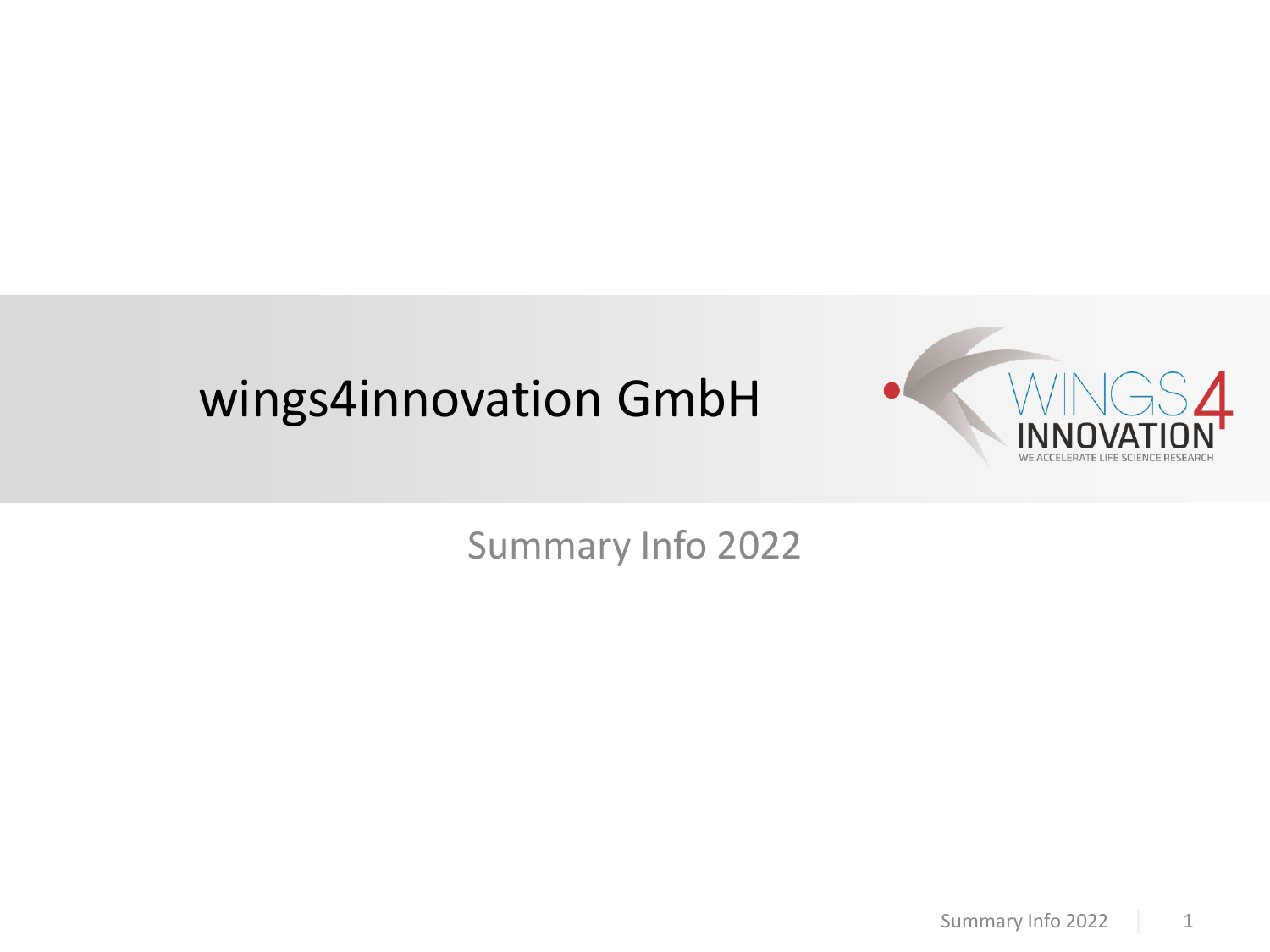## New Translation Paradigm



*Translating scientific excellence into innovative therapies*

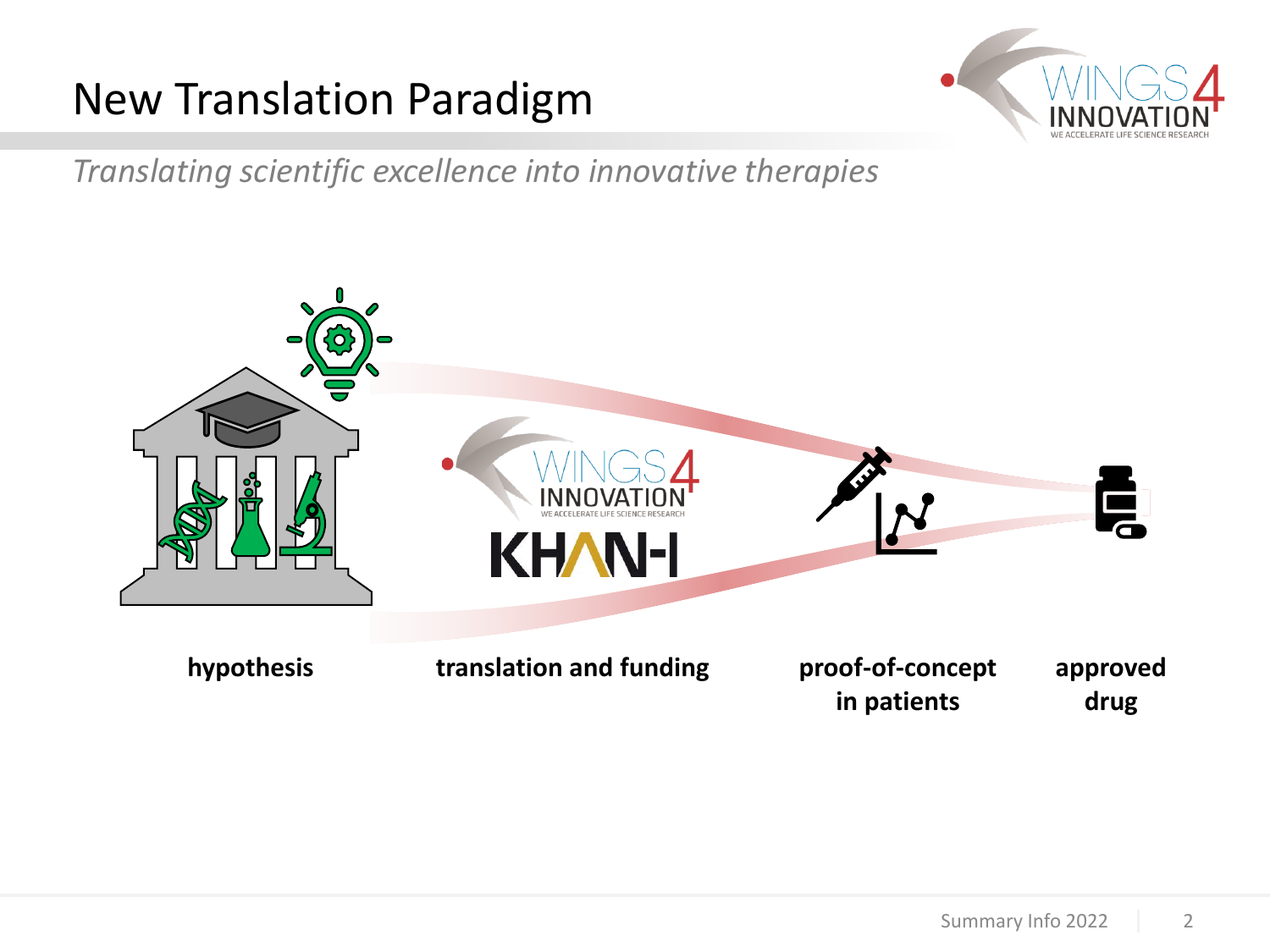## wings4innovation GmbH (w4i)



### *Partnering with academia to enable translation*



- **EXECTE:** Facilitate translation of promising results from basic research into innovative therapies
- Support **commercialisation** of drug candidates
- **E** Strengthen translational landscape in **Austria**: Open to all Austrian academic research organisations

# **KHAN-I**

- w4i is the Austrian affiliate of KHAN Technology Transfer Fund I GmbH & Co KG (KHAN-I) to identify investment opportunities in Austria
- $\blacksquare$  www.khan-1.de



- Support transfer from basic to translational research by **developing drug discovery projects** together with the academic partners
- Scouting for, evaluation and joint generation of project proposals and investment opportunities
- Central contact for all Austrian research organisations
- Coordination of work packages of funded projects on behalf of KHAN-I
- **Drug discovery consulting to academia**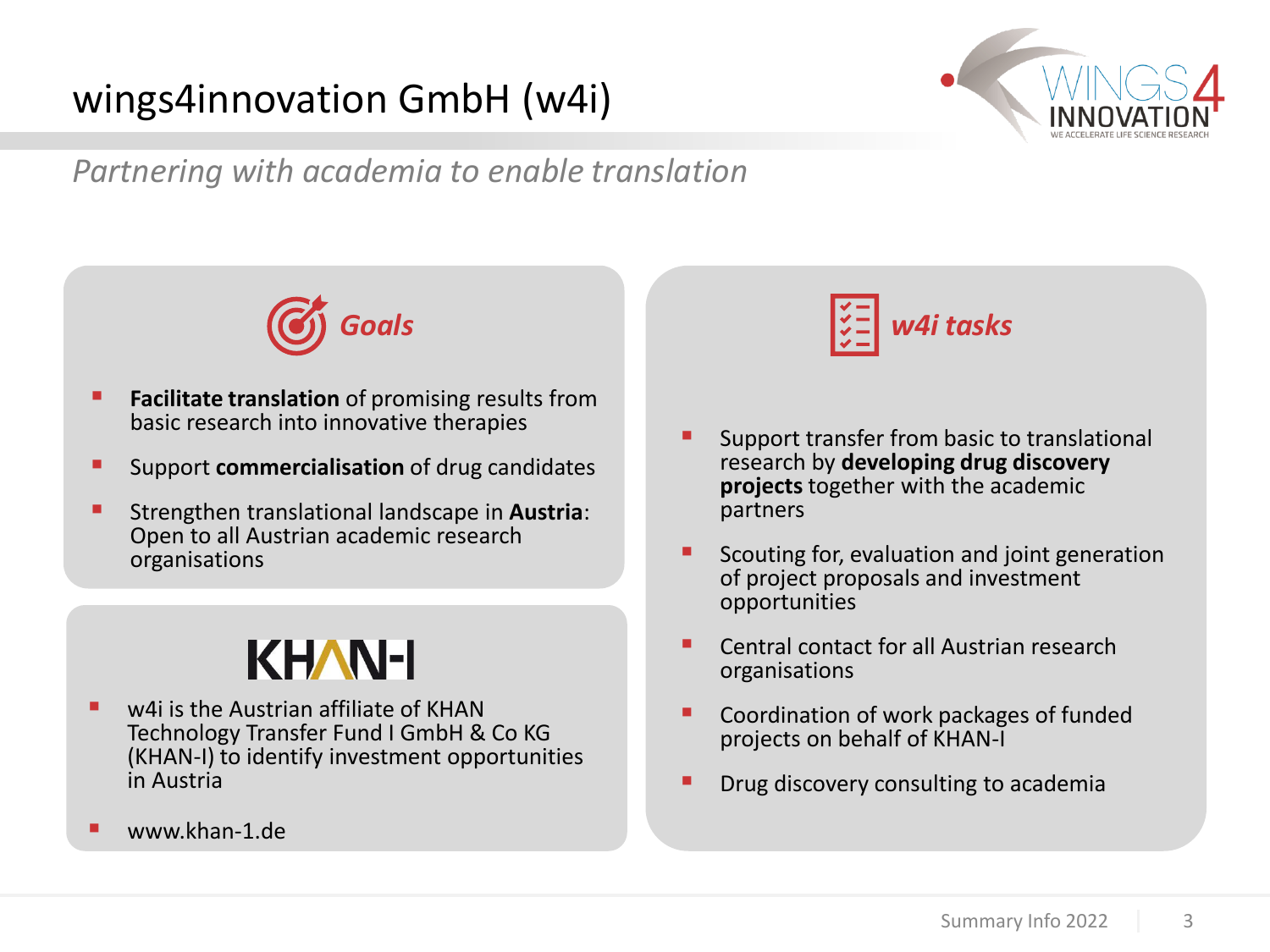## Funding by KHAN-I



*Partnering with academia to enable translation*



- **Findings & hypotheses** that may lead to an innovative therapy (small molecules, biologics, …) in **indications with high unmet medical need**
- In-depth scientific know-how at Principal Investigator (PI)
- **•** Preexisting IP is not a prerequisite
- **E** Technical feasibility, chance for commercialisation
- **E** Approval by the w4i Advisory Board and the KHAN-I Investment Advisory Committee
- Close collaboration between w4i/KHAN-I and PI



- Supplementary and different to existing funding programmes/schemes
- Funding of important translational activities, i.e. defined work packages as part of a professional drug discovery program
- No funding of basic research or personnel possible
- Funding lead and decisions made by KHAN-I
- Specific experiments may be best performed by the project originator, either by in-kind contribution or by fully paid contract research
- All foreground IP is bundled by KHAN-I for commercialisation

### ➔ *Call for project proposals is open until end of 2023*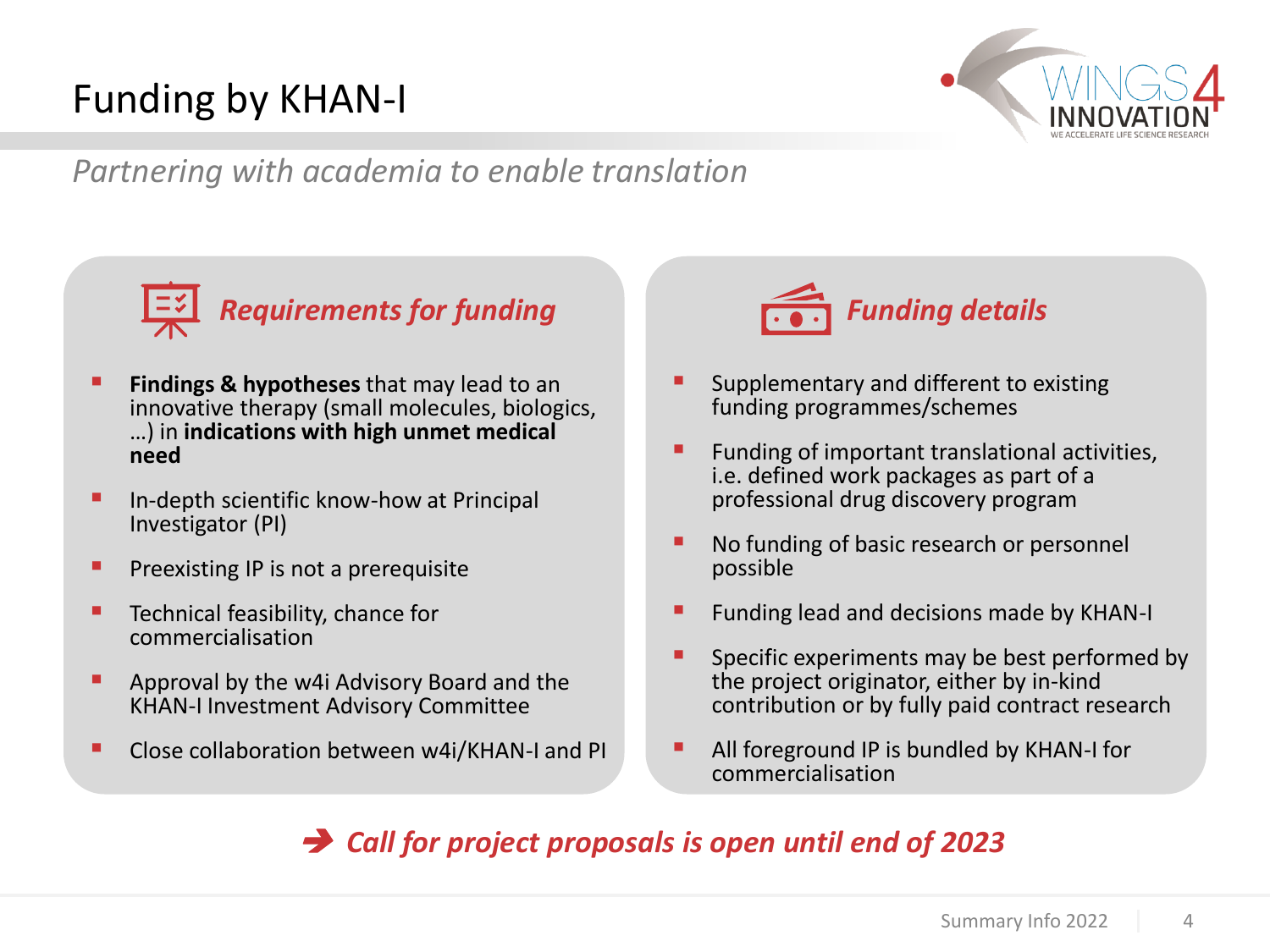# wings4innovation GmbH - Team



## *Combining scientific and industrial expertise*



#### **Dr. Peter Nussbaumer** Managing Director

- >35 years of industry experience in medicinal chemistry, drug discovery, and translational research
- PhD in organic chemistry from the TU Wien, Austria
- Managing Director at the Lead Discovery Center GmbH and Khanu Management GmbH in Dortmund, Germany and at wings4innovation GmbH



#### **Dr. Wolfgang Sommergruber** Translational Guide

- 33 years of industry experience, including Scientific Director in Exploratory Research Oncology at Boehringer Ingelheim
- PhD in biochemistry from the University of Vienna
- Habilitation in Medical Biochemistry and Visiting Professor at University of Applied Sciences, Vienna
- Joined wings4innovation GmbH as Translational Guide in 2021



#### **Dr. Andreas Billich** Translational Guide

- 30 years of industry experience, including group leader positions at Novartis in preclinical research on autoimmune and skin diseases
- PhD in biochemistry from the University of Münster, Germany
- Joined wings4innovation GmbH as Translational Guide in 2019



### **Dr. Juliane Rademacher**

#### Translational Guide

- Experience in R&D strategy consulting and in evaluating investment opportunities in digital health and biopharma
- Dr. rer. nat. in cell biology from the Free University in Berlin, funded by a stipend from a German-Israeli Research School in Cell Signaling and Gene Regulation
- Joined wings4innovation GmbH as Translational Guide in 2022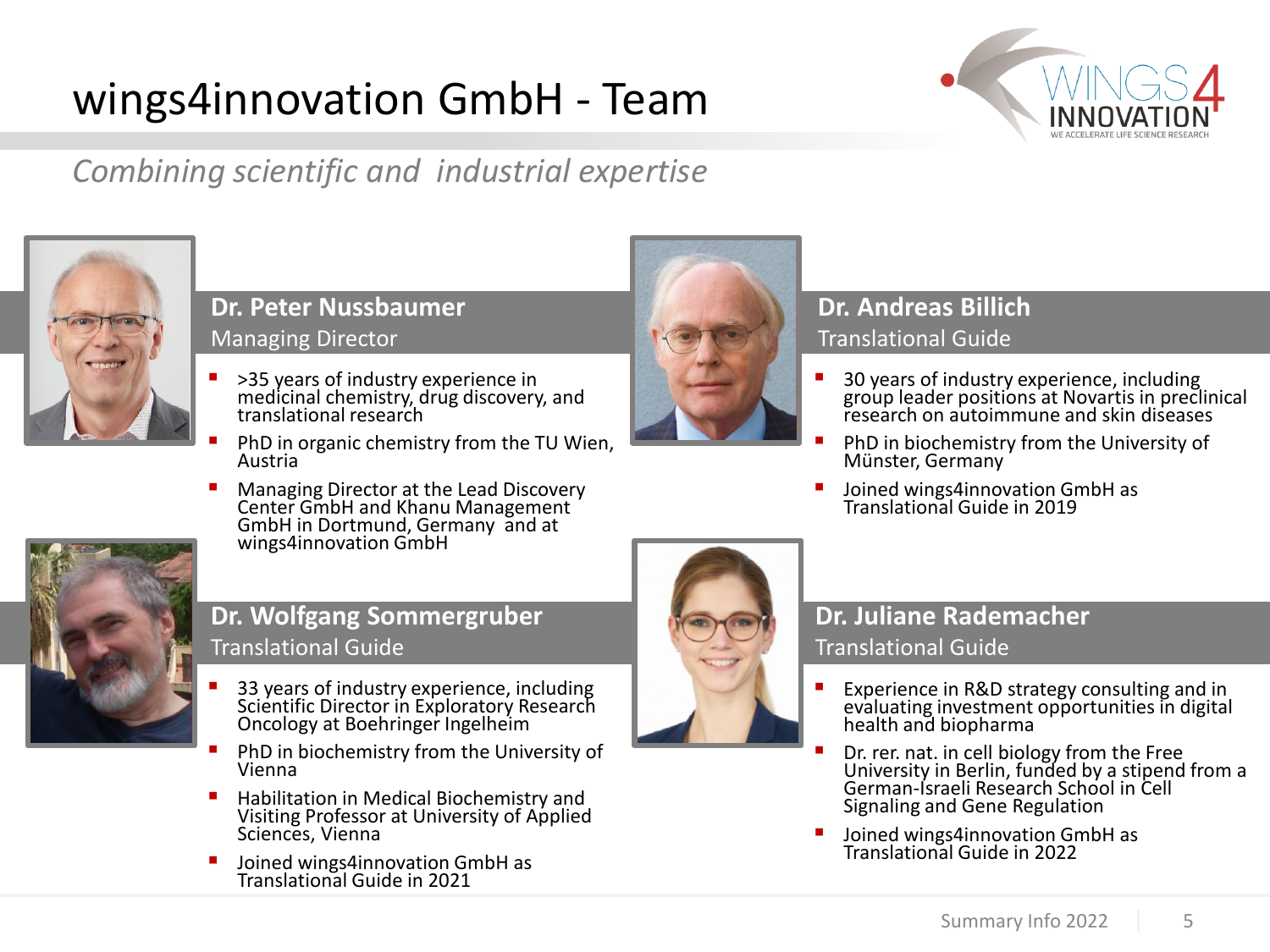## Concept



*Process from first contact to successful commercialization*



### *wings4innovation*

colour code for parties involved in the various stages:

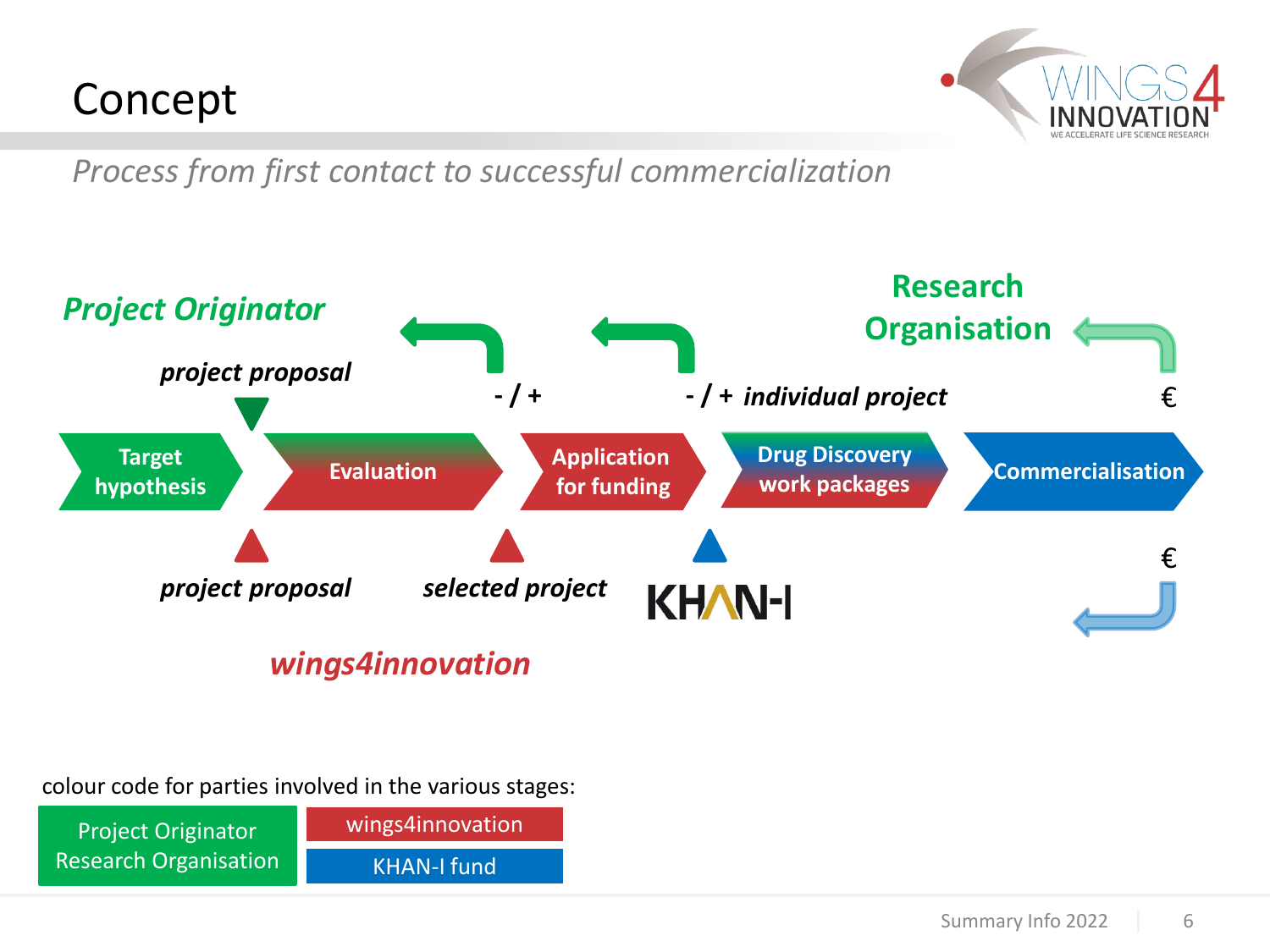# Framework Collaboration Partners



*Agreement signed with 19 research institutions*



Universität für Bodenkultur Wien